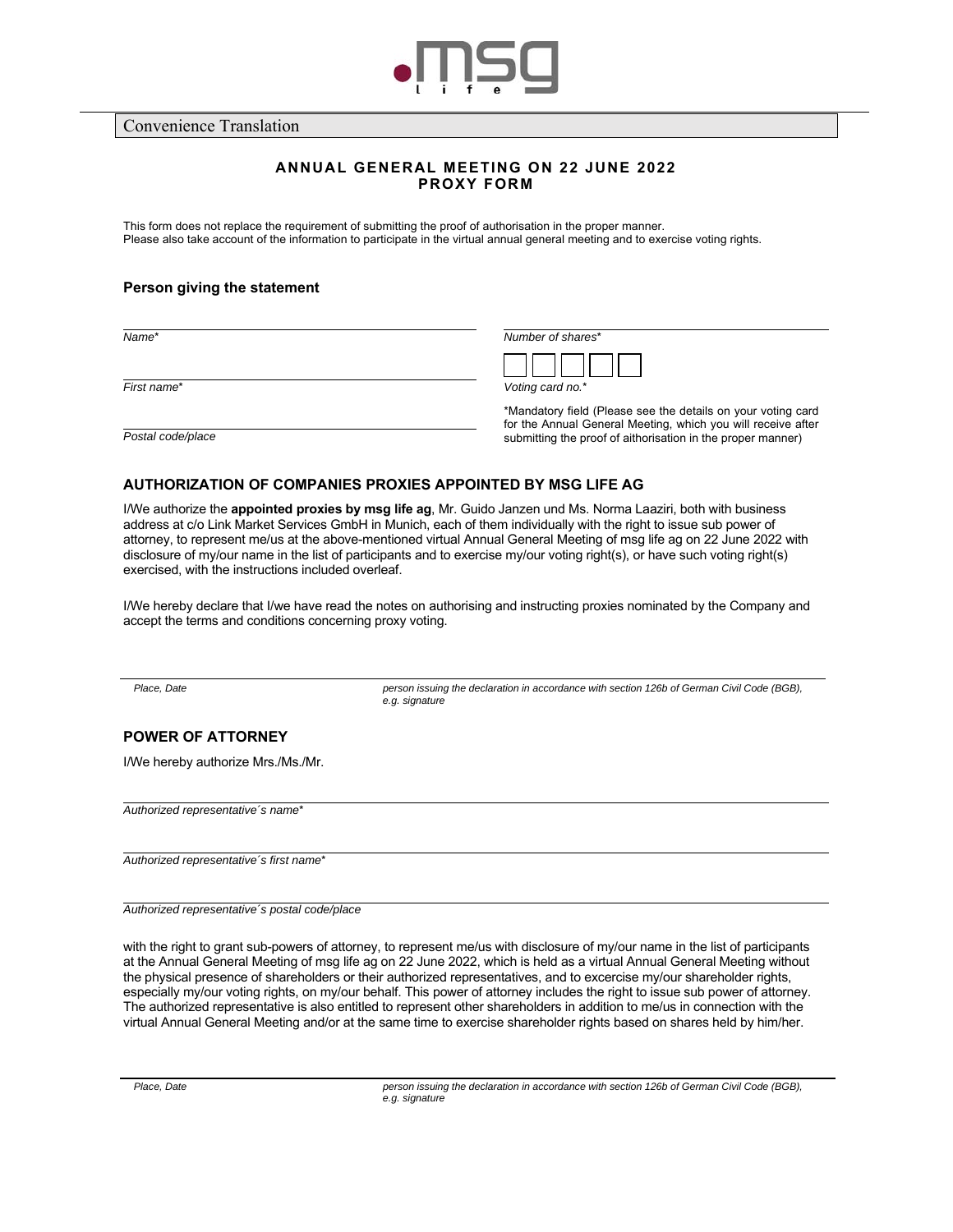

## **VOTING INSTRUCTIONS**

Instructions relate to the proposals by the Management Board and/or Supervisory Board as published in the federal gazette if and to the extent shareholders don´t have given instructions to motions or election proposals made by shareholders (see explanations right at the end of this page).

If separate votes are held on an agenda item instead of collective voting, the instructions given to the Company Proxies will apply accordingly to each item of the separate votes.

In case of consent please check the YES-box, in case of dissent please check the NO-box and to denote your consent, in ABSTAIN ("Abst."). If there is no instruction, this will be regarded as an abstention. If you do more then one selection your voting will be considered as abstention also.

| Item oft he agenda |                                                                                                    |  | No | Abst. |
|--------------------|----------------------------------------------------------------------------------------------------|--|----|-------|
| 2.                 | Resolution on the discharge of the members of the Management Board for the<br>2021 financial year  |  |    |       |
| 3.                 | Resolution on the discharge of the members of the Supervisory Board for the<br>2021 financial year |  |    |       |
| 4.                 | Election of the auditor for the 2022 financial year                                                |  |    |       |
| 5.                 | Election to the Supervisory Board                                                                  |  |    |       |

In case the Company has received motions and election proposals proposed by shareholders that have to be made available until 7 June 2022, 24:00 hours (CEST), such motions and proposals are available at the Internet address https://www.msg-life.com/ueber-uns/investor-relations/ according to applicable law.

|                                 | Yes | No | Abst |                                 | Yes | No | Abst. |
|---------------------------------|-----|----|------|---------------------------------|-----|----|-------|
| Motion /<br>Election proposal A |     |    |      | Motion /<br>Election proposal D |     |    |       |
| Motion /<br>Election proposal B |     |    |      | Motion /<br>Election proposal E |     |    |       |
| Motion /<br>Election proposal C |     |    |      | Motion /<br>Election proposal F |     |    |       |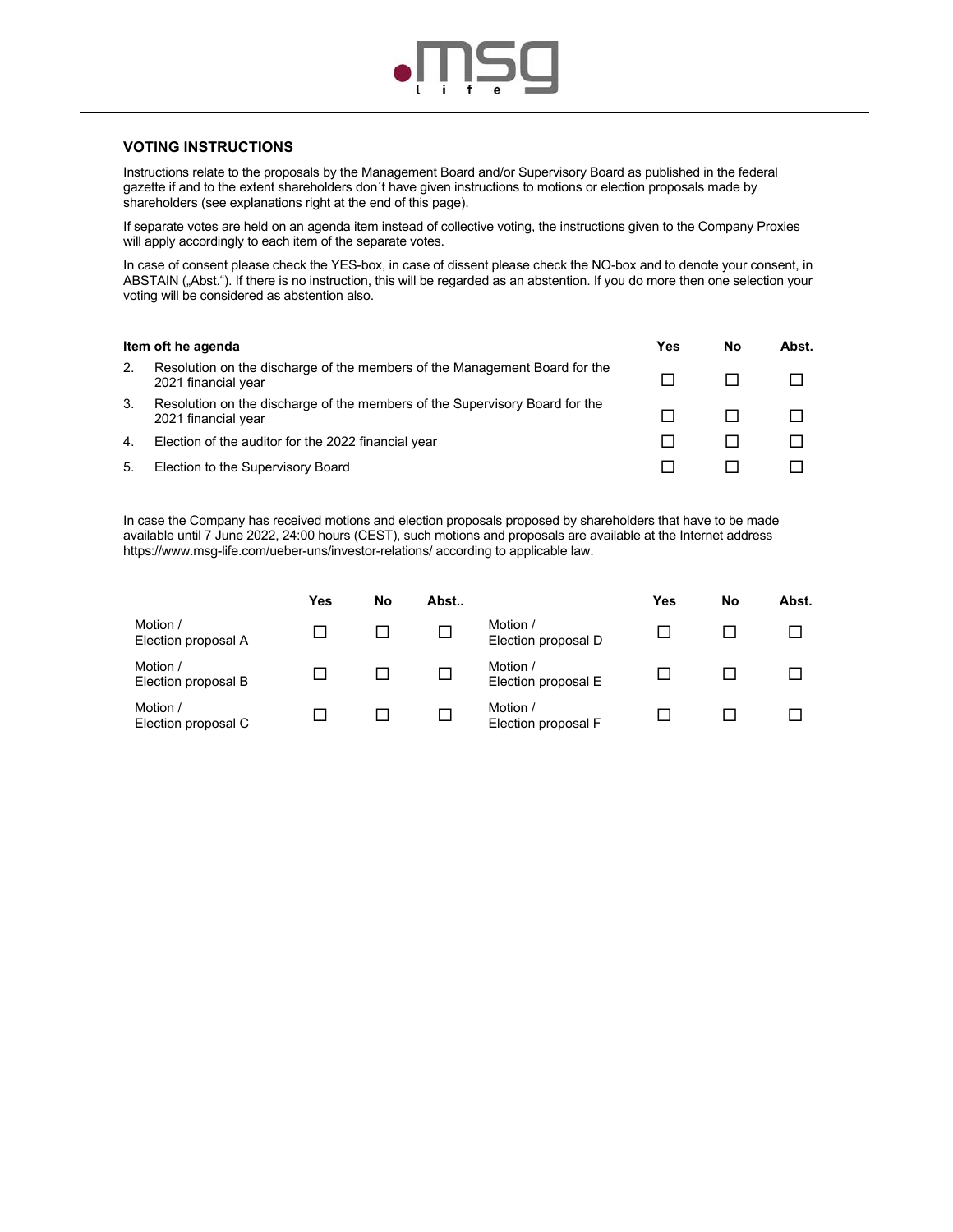

# **FURTHER INFORMATION AND NOTES FOR PARTICIPATION IN THE VIRTUAL ANNUAL GENERAL MEETING**

The entire virtual Annual General Meeting will be broadcast live in picture and sound on the Internet via the Company's AGM portal on 22 June 2022 from 10:00 a.m. (CEST) (https://www.msg-life.com/ueber-uns/investor-relations/).Properly signed up shareholders who have provided evidence ("the Eligible Shareholders") or their authorised representatives will be sent voting cards for the virtual annual general meeting with their personal login data to use the AGM portal. The sound and vision transmission does not enable any participation in the annual general meeting according to Section 118 (1) Sentence 2 AktG.

### **Power of attorney and instructions to the proxies appointed by the company**

Eligible hareholders may also have their right to vote exercised at the Annual General Meeting by proxies who are bound by instructions and are nominated by the company. You can use this form to **authorize and instruct the Company Proxies** or electronically **via the AGM portal**, **which can be reached via the company website at https://www.msglife.com/ueber-uns/investor-relations/**. You will find the personally access data required for the AGM portal with your voting card. Authorization and voting instructions to the Company Proxies, including their modification as well as the withdrawal thereof, can be made via the AGM portal until immediately before the start of voting at the virtual Annual General Meeting on Wednesday, 22 June 2022 at the latest. The Company Proxies are obligated to vote in accordance with the instructions given to them. The representation by proxy holders nominated by the company is limited to exercising the voting rights as instructed. The proxy is invalid without such instructions. If no explicit instructions have been given, the proxy holders nominated by the company will abstain from voting. Please note: the Company Proxies will not accept instructions for exercising other shareholders' rights, in particular to make applications or ask questions or to state objections.

In addition, it is also possible to send the authorization and voting instructions for the Company Proxies directly to the following address by Tuesday, 21 June 2022, 12:00 p.m. (CEST) (time of receipt by the Company is decisive) at the latest:

msg life ag c/o Link Market Services GmbH Landshuter Allee 10 80637 Munich, Germany e-mail: inhaberaktien@linkmarketservices.de

The time of receipt of the power of attorney, instruction, amendment, or revocation in the Company's mailroom is decisive for meeting the deadline

### **Casting votes by proxy**

With this form eligible shareholders can **authorize a third person**. We kindly ask you to fill in the form "Power of Attorney" and send it directly to the following address by Tuesday, 21 June 2022, 12:00 p.m. (CEST) (time of receipt by the Company is decisive):

msg life ag c/o Link Market Services GmbH Landshuter Allee 10 80637 Munich, Germany e-mail: inhaberaktien@linkmarketservices.de

If the power of attorney is granted pursuant to section 135 AktG (granting of power of attorney to intermediaries, proxy advisors, shareholders' associations or persons equivalent to these according to section 135 (8) AktG), it is required to keep verifiable records of the power of attorney. In these cases, shareholders should consult with the person to be authorized as to the formal requirements of such power of attorney.

Authorised representatives (excluding proxy holders nominated by the company) are also not able to take part at the annual general meeting physically. They can exercise the right to vote for shareholders represented by them also only by way of electronic communication by means of postal voting or by issuing a (sub-)proxy and instructions to the proxy holders nominated by the company. The exercising of rights by an authorised representative by way of electronic communication using postal voting via the AGM portal requires that the authorised representative is given the personal login data sent with the voting card by the principal.

If a eligible shareholder authorises more than one person, the company can reject one or more of these.